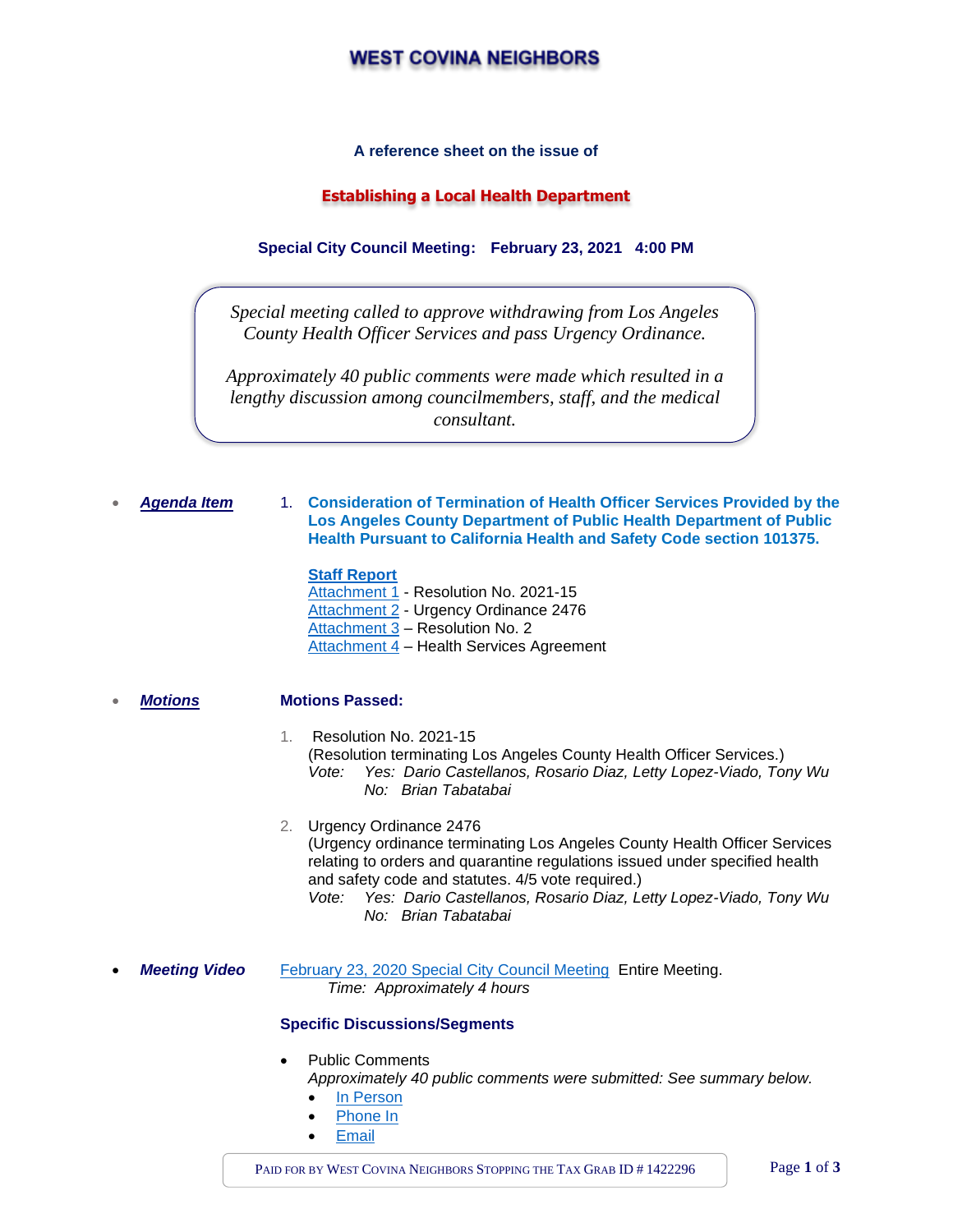# *Public Comment Summary:*

- A handful of residents and business owners expressed support for creating a local health department.
- The majority of comments conveyed concerns on the need, city finances and the rush process underway.
- Many individuals asked the council to conduct a needs assessment and cost/fiscal analysis before proceeding with this action.
- A number of residents commented the 4:00 PM meeting discouraged public participation for individuals who work.
- West Covina Unified School District submitted a summary outlining the services the District's student receive, expressing concern services could be impacted, and stating they opposed the action.
- The Los Angeles County Department of Public Health submitted a letter summarizing concerns and stating they would continue services through a transition should one occur.
- [City Manager Dave Carmany](https://youtu.be/Oil8bMnVop4?t=7285) response to public comments
- [Councilman Tony Wu](https://youtu.be/Oil8bMnVop4?t=7343) directs request to City Manager to explain why meeting was held at 4:00 PM and City Attorney to explain why meeting has to be held "right now", why March 1<sup>st</sup>
	- [City Attorney response](https://youtu.be/Oil8bMnVop4?t=7373)
	- **[City Manager response](https://youtu.be/Oil8bMnVop4?t=7403)**
	- [Councilman Brian Tabatabai](https://youtu.be/Oil8bMnVop4?t=7430)
- [Dr. Vassantachart Comments](https://youtu.be/Oil8bMnVop4?t=7747)
- [Dr. Vassantachart Slide Presentation & Comments](https://youtu.be/Oil8bMnVop4?t=8578)
- [Council Questions to Dr. Vassantachart](https://youtu.be/Oil8bMnVop4?t=9234)
	- [Mayor Letty Lopez-Viado](https://youtu.be/Oil8bMnVop4?t=9639)
	- [Councilmember Brian Tabatabai](https://youtu.be/Oil8bMnVop4?t=9854)
	- [Mayor Pro Tem Dario Castellanos](https://youtu.be/Oil8bMnVop4?t=11051)
	- [Councilwoman Rosario Diaz](https://youtu.be/Oil8bMnVop4?t=11421)
	- [Councilman Tony Wu](https://youtu.be/Oil8bMnVop4?t=11671)
	- [Mayor Letty Lopez-Viado](https://youtu.be/Oil8bMnVop4?t=12461)
- [City Manager Dave Carmany's](https://youtu.be/Oil8bMnVop4?t=12683) explains process if council votes to approve Resolution and Ordinance
- [Councilman Brian Tabatabai](https://www.youtube.com/watch?v=Oil8bMnVop4&t=12771s) attempts to get City Manager to answer a direct question about costs, staffing, planning, etc.
- [Councilman Brian Tabatabai](https://www.youtube.com/watch?v=Oil8bMnVop4&t=13310s) asks City Manager about start-up costs
- [Mayor Lopez-Viado](https://youtu.be/Oil8bMnVop4?t=13625) asks Dr. Vassantachart about money going to L.A. County.
- [Councilman Tony Wu](https://www.youtube.com/watch?v=Oil8bMnVop4&t=13647s) explains why West Covina is establishing its own health department.
- [Councilman Tony Wu](https://www.youtube.com/watch?v=Oil8bMnVop4&t=13873s) moves the motion on the Resolution and Ordinance and City Attorney explains process, urgency ordinance 4/5<sup>th</sup> vote requirement, etc.